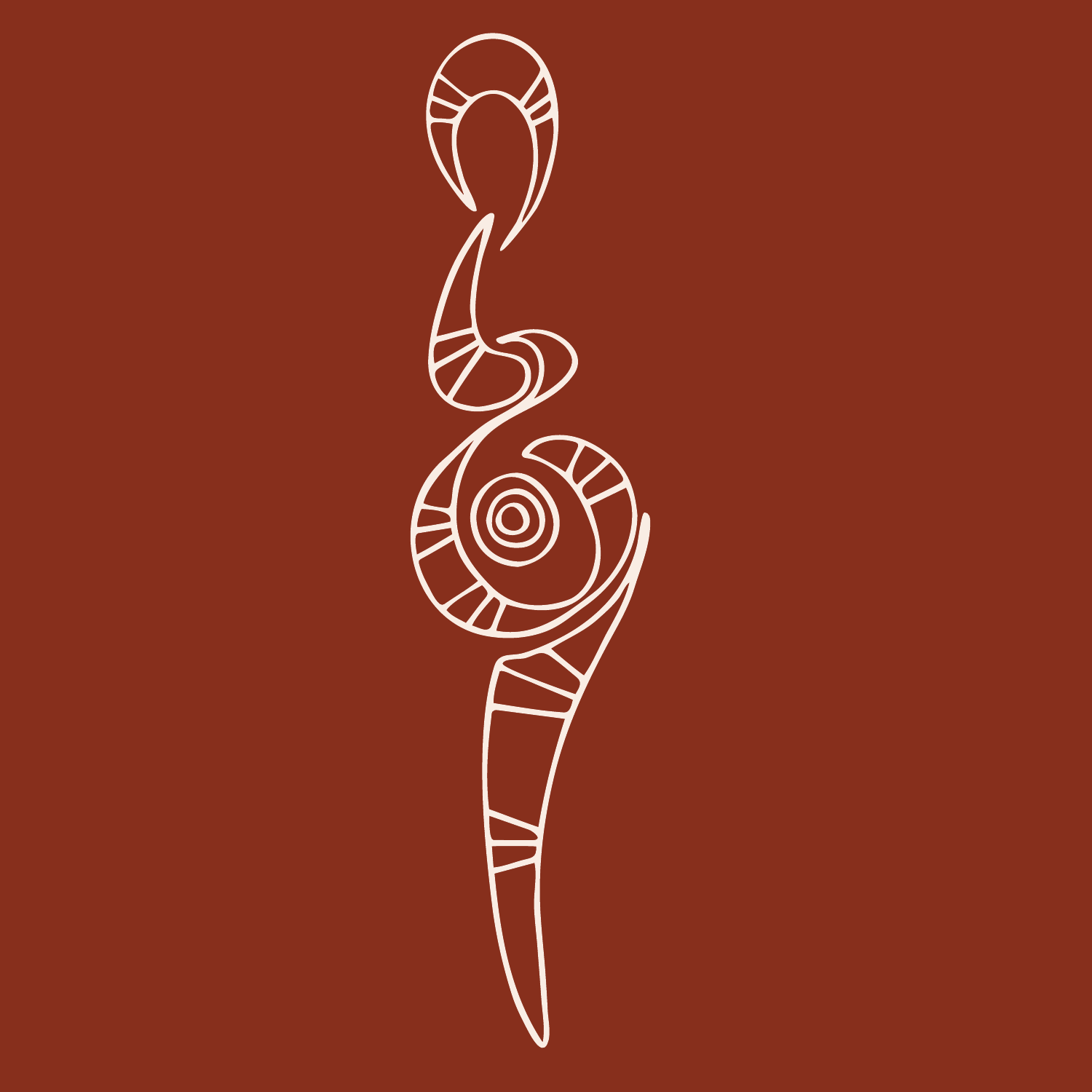

# Foreword

### PROFESSOR FIONA STANLEY

AC, FAA, FASSA, FAHMS

Patron, Ngangk Yira Research Centre for Aboriginal Health and Social Equity; Distinguished Research Professor, University of Western Australia

I am honoured to contribute the foreword to this unique book of Noongar and Yamatji mothers' stories by a group of wise women who have taken the time to share their experiences with us. As I read these stories, my heart went out to the women, their mothers and grandmothers, their children and grandchildren. They tell of forced removals, of the impacts of the Stolen Generations – the powerful cultural genocide that has cruelly robbed them of the ability to birth on **Noongar Boodjar** on their own terms. They tell of racism, neglect and lack of empathy or understanding of the historical laws that affected all Aboriginal women and still do today. That the Western Australian Government laws – in particular, the Native Welfare Act – were still being implemented during my lifetime (I was born in 1946) still amazes me. The WA Aboriginal Child Health Survey, conducted in the early 2000s, quantified the extent and impacts of the forced removals of children from their families from 1900 to 1975. Between 40 and 60 percent of all Western Australian communities reported such removals. The impacts in terms of intergenerational trauma, loss of cultural practices (including birthing) and denial of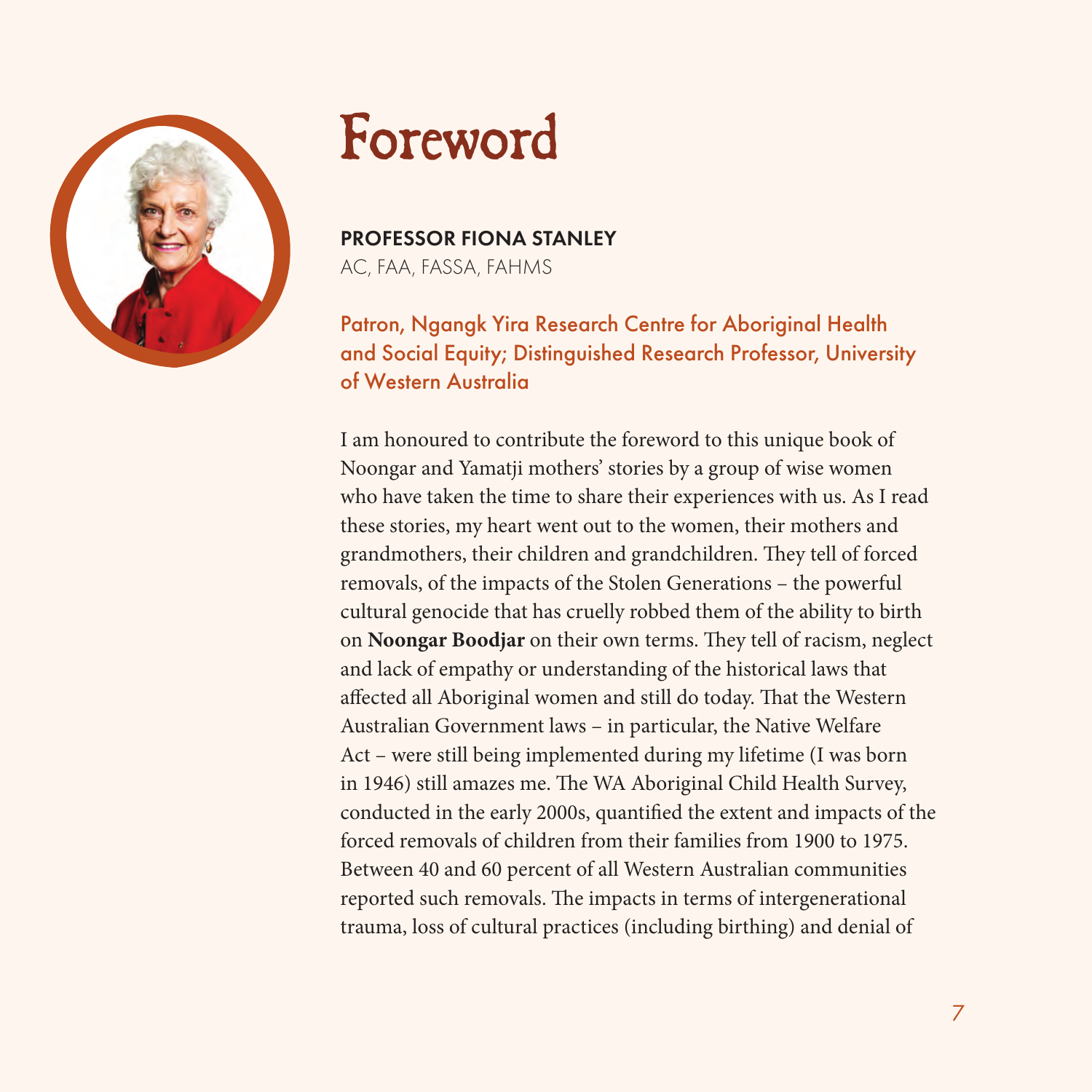access to and use of language have been profound and explain much about Aboriginal people's circumstances today. Along with massacres, marginalisation and ongoing racism, the Stolen Generations policy accounts for almost all of the poor outcomes still experienced by many Aboriginal people, including poor physical and mental health, lack of educational opportunities, substance abuse, domestic violence and child maltreatment. If we **Wadjelas** had been subject to these laws and life disruptions, we would have similar outcomes. Colonised First Nations populations globally have similar outcomes, in spite of being very different peoples. Further, due to ongoing systemic racism, an absence of understanding of Aboriginal family kinship, and punitive child protection surveillance and practices, current maternity care is still not serving Australia's First Nations mothers and children well. Inequitable social determinants and application of the law, among other factors, have led to health and social disparities being disproportionately felt by Aboriginal women and their families. These circumstances have also resulted in higher rates of incarcerated Aboriginal women, often when they are pregnant, rather than systematic recognition of the role of prevention and early intervention – key to reducing the anguish and deaths which have damaged the lives of so many.

The capacity for survival and the cultural strengths demonstrated by the women storytellers, often including those of their mothers,

'This is a unique book of Noongar and Yamatji mothers' stories by a group of wise women who have taken the time to share their experiences with us.'

Aunty Madge Hill, Birthing on Noongar Boodjar Symposium, 2018.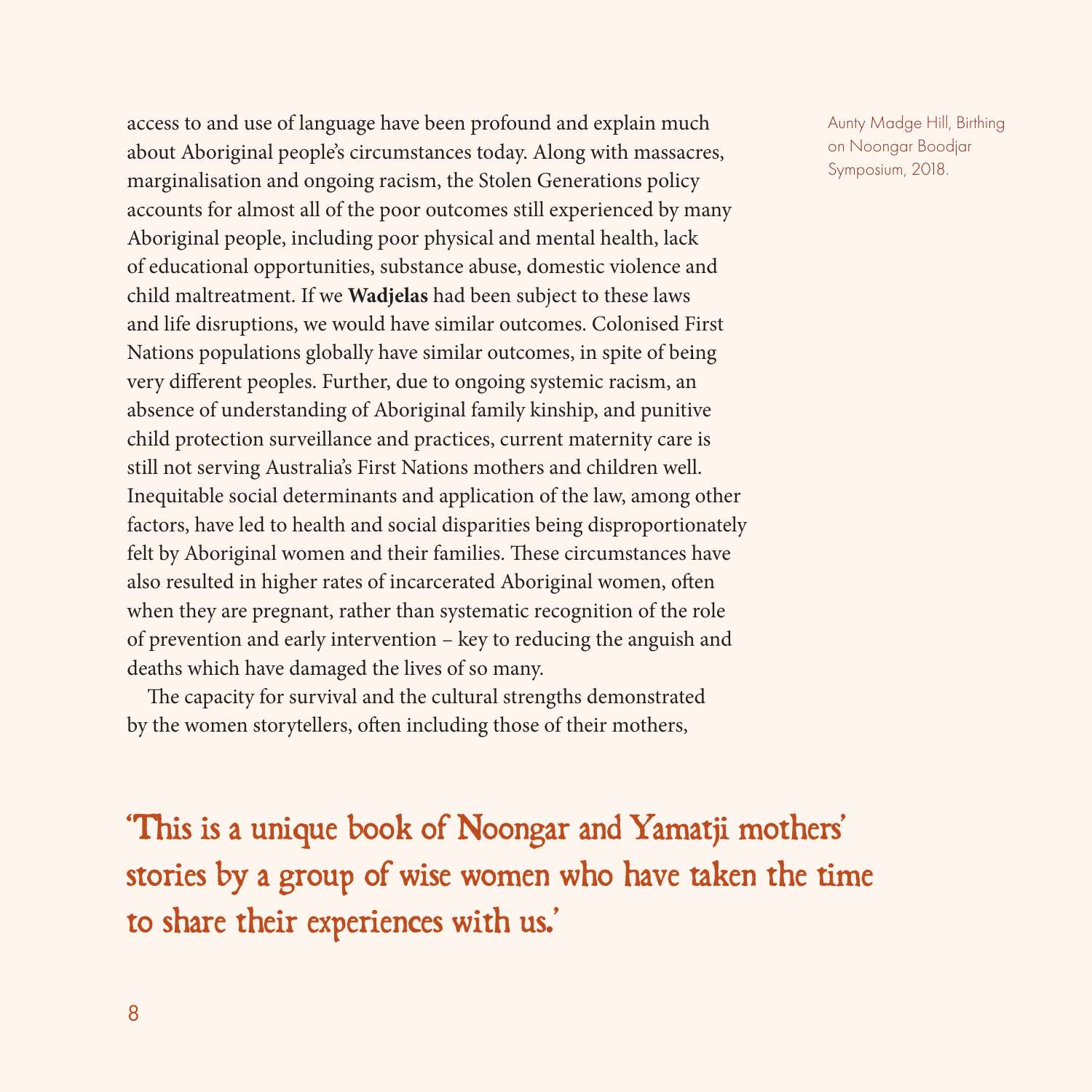

aunties, grandmothers and families, is all the more extraordinary given the depletion of many families and communities by these laws. The resurgence of Noongar and Yamatji languages, the valuing of culture, the education of **Wadjelas** and particularly the emergence of outstanding cohorts of highly educated Aboriginal professionals, researchers, leaders and others is so exciting and bodes well for a reversal of negative trends and an improvement in health and wellbeing for all First Nations populations. The challenge of becoming educated in the dominant culture while keeping strong in one's own culture as well is enormous, but Aboriginal women and men are doing just that. They are not only excelling in medicine, nursing, midwifery, psychology, social sciences, mental health, child health and public health but in history, agriculture, science and all areas of endeavour. Suddenly, as climate change, bushfires and land management challenges confront us, mainstream culture is keen for First Nations knowledge to help solve the problems that our greedy and exploitative ways of living have caused.

Professor Rhonda Marriott and her team at Ngangk Yira Research Centre for Aboriginal Health and Social Equity epitomise this. They are highly successfully in the 'white man's world' while running an agenda supportive of Aboriginal families and children to national acclaim. With this book of stories, along with other research being done, the Ngangk Yira team are giving voice to the oldest living culture on the planet. It gives me goosebumps (is there a Noongar word for goosebumps?) to think about that. In spite of the attempted – and nearly successful – genocide, the Elder and Senior women are able to tell it how it was, how it is and how it should be, for them and their families. The Australian First Nations response to the 2020–21 COVID-19 pandemic has demonstrated how effective giving power and a voice to Aboriginal people can be. As far as we can ascertain, their outcomes were among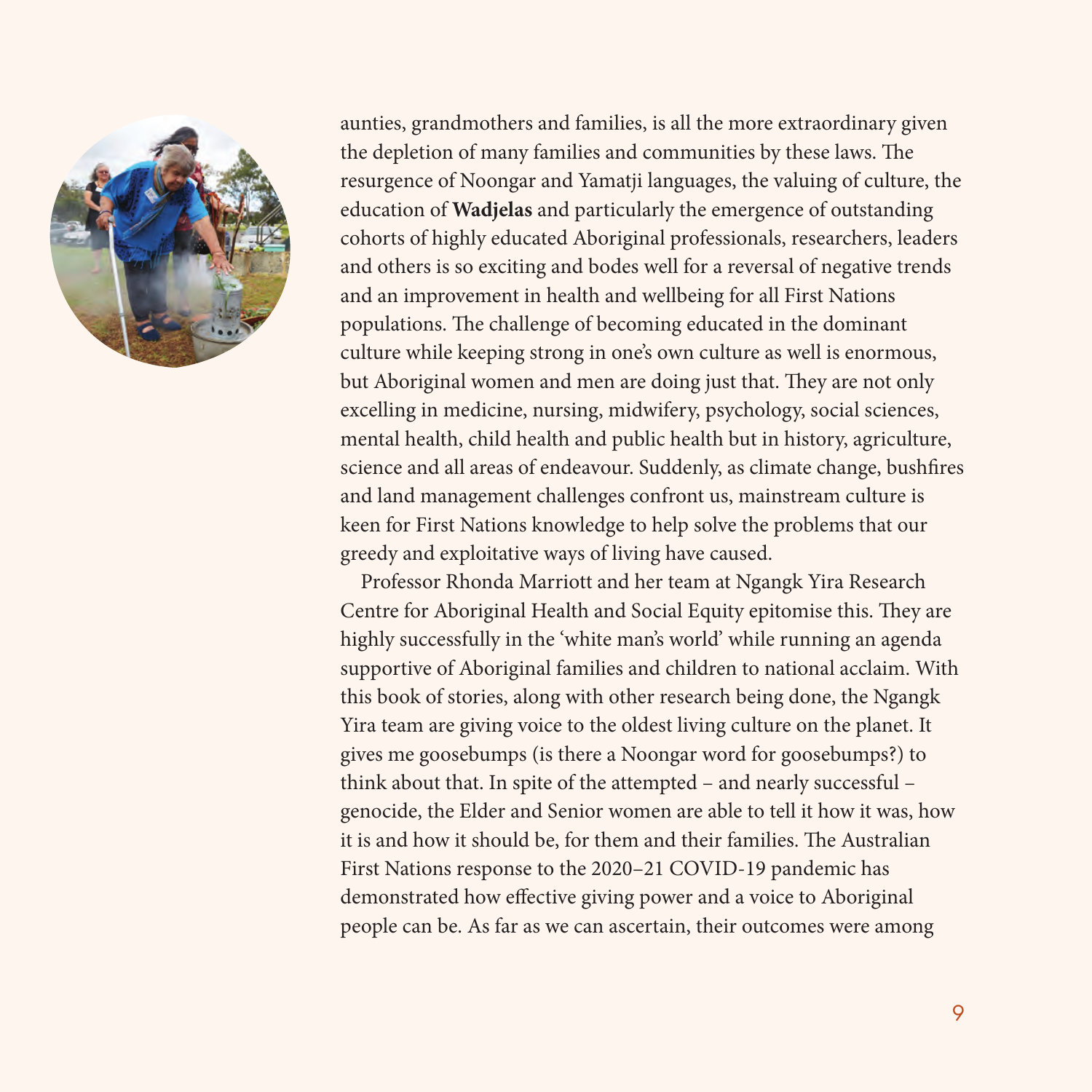the best in the world: six times fewer cases among Australian First Nations people than among the rest of the Australian community – a complete reversal of the gap! The reason for this was that Aboriginal and Torres Strait Islander health professionals led the response for First Nations communities.

I hope that this book will inspire you. I hope that First Nations people will read it and say 'Yes, I can. I am a healthy Aboriginal person grounded firmly in my culture while succeeding in the dominant culture, and my birthing stories will influence and enrich my and others' life and work.' And I hope that **Wadjelas** will read it and be inspired to learn, to have empathy and to oppose the racism which is so detrimental to First Nations families and communities. Congratulations to all of you.

**Middar Yorgas** next to the Derbarl Yerrigan, Birthing on Noongar Boodjar Symposium, 2018.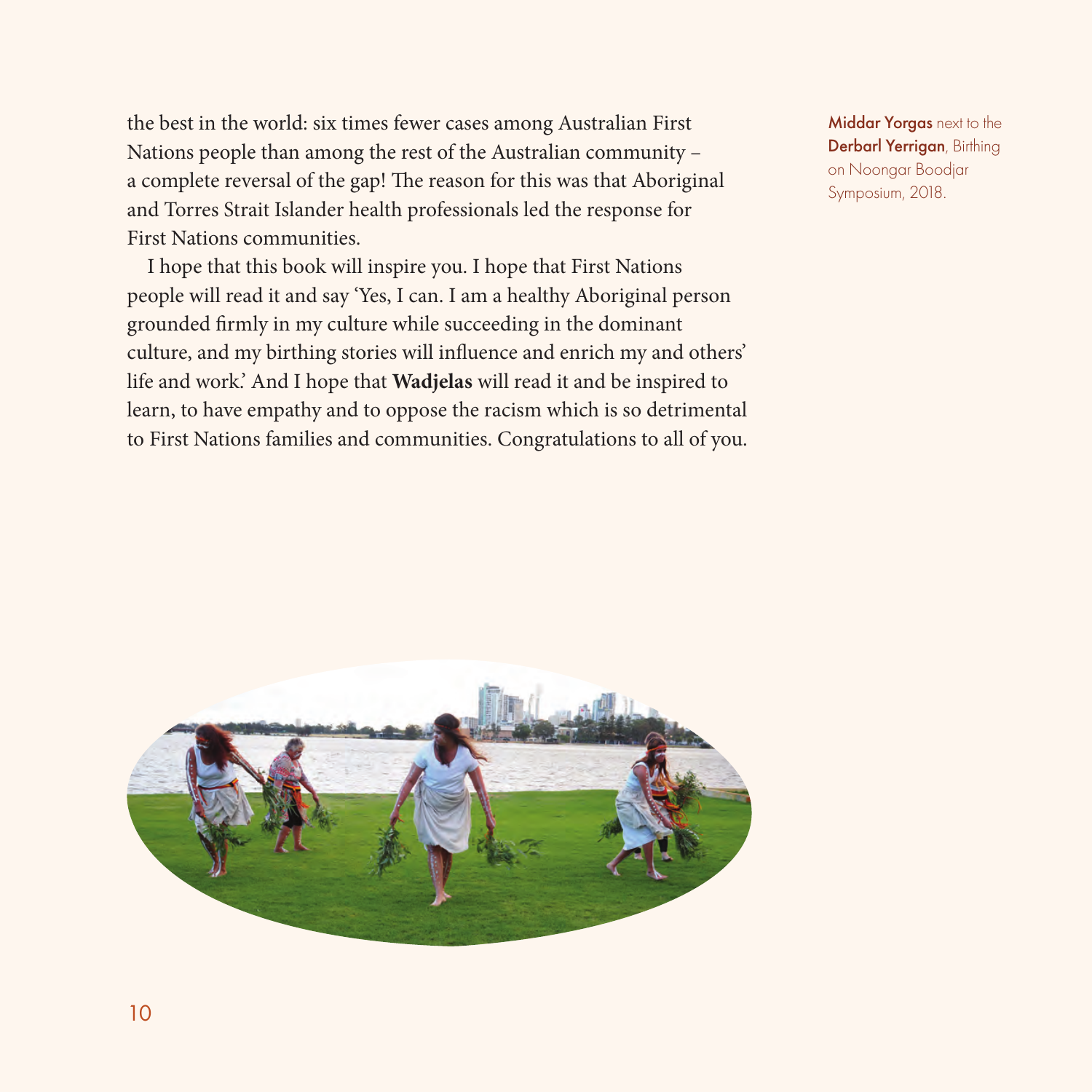

# Introduction

# AUNTY DOREEN NELSON

# Noongar Elder / Co-Editor

Since the beginning of time, people have had many significant roles and personal experiences throughout their life's journey. Traditionally, in Aboriginal society, cultural knowledge and information was passed down through generations. The stories told by the Aboriginal women in this book highlight the importance of the cultural and educational role of Aboriginal women in the birthing process throughout the Noongar Country of Western Australia. They also describe these women's own personal birthing experiences in sometimes very isolated and difficult situations. It is considered by health specialists to be high-risk for Aboriginal women to give birth outside the hospital environment. However, some of these women talk about their experiences as being very natural.

Before colonisation, Aboriginal grandmothers were the traditional midwives. These women had the skills and experience of knowing what was the best practice to use. They also had knowledge of what kinds of bush medicines to use in labour and following the birth. This traditional cultural practice of birthing is very comforting and alleviates the pain and discomfort of childbirth. Midwives would massage the mother and stay with her throughout the whole birthing process. It was a natural process. The women also talk about the importance of family support, and how stories and knowledge are passed on as an educational tool, and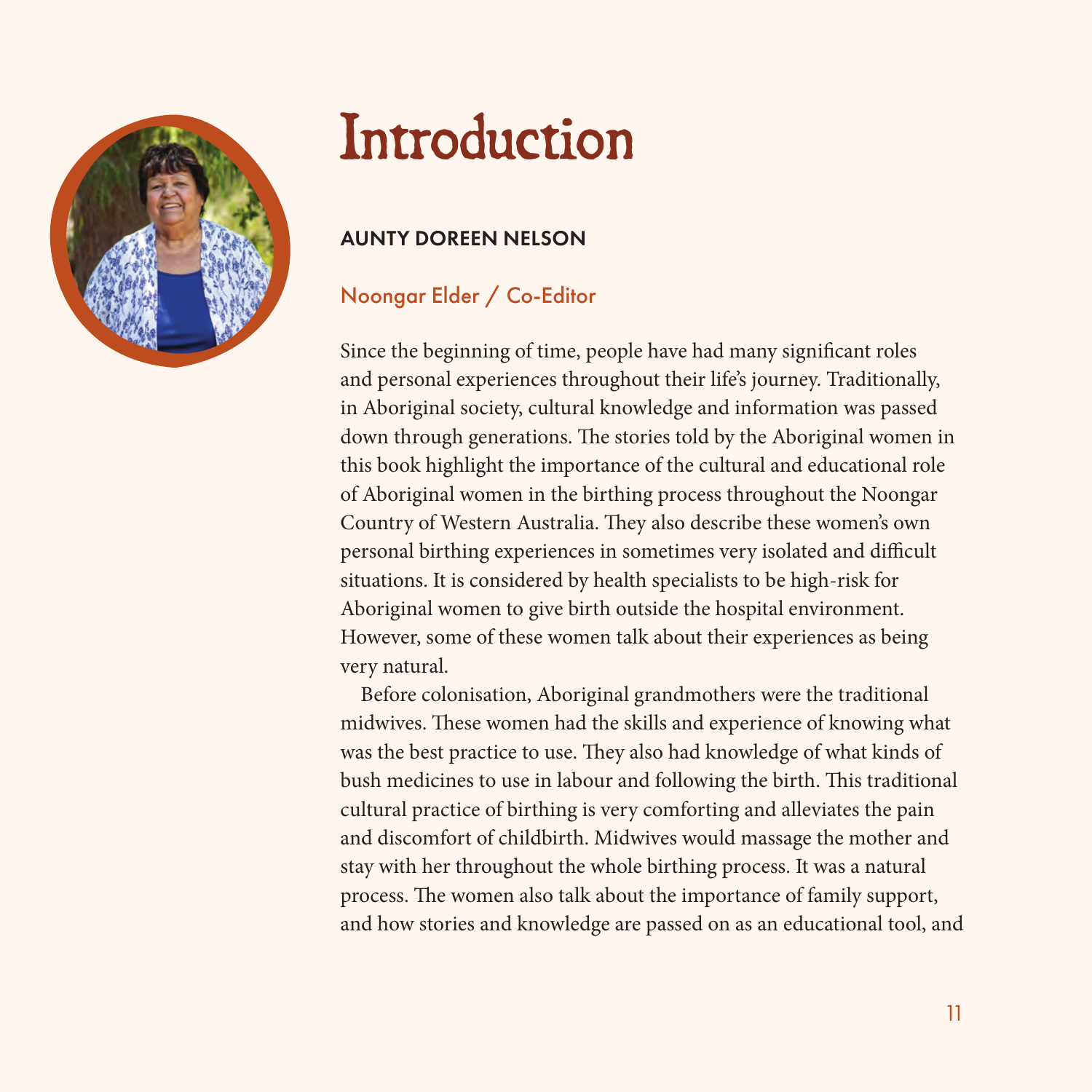how it connects them to Country. One example is the practice of burying the placenta on Country.

It is hoped that this book about Aboriginal woman birthing on Country will be a great educational resource for midwives and for young mothers who may not have support while giving birth to their babies. We also hope that recognition will be given to the Aboriginal ways of doing things, and to the Aboriginal midwives who played a special role in 'women's business' in the past. We would like to highlight the importance of acknowledging the birthing processes of the women of today, and how very different they may be from the traditional practices of Aboriginal women in the past. This book is only the beginning of collecting more stories and information from all women, now and in the future.

'The stories told by the Aboriginal women in this book highlight the importance of the cultural and educational role of Aboriginal women in the birthing process.'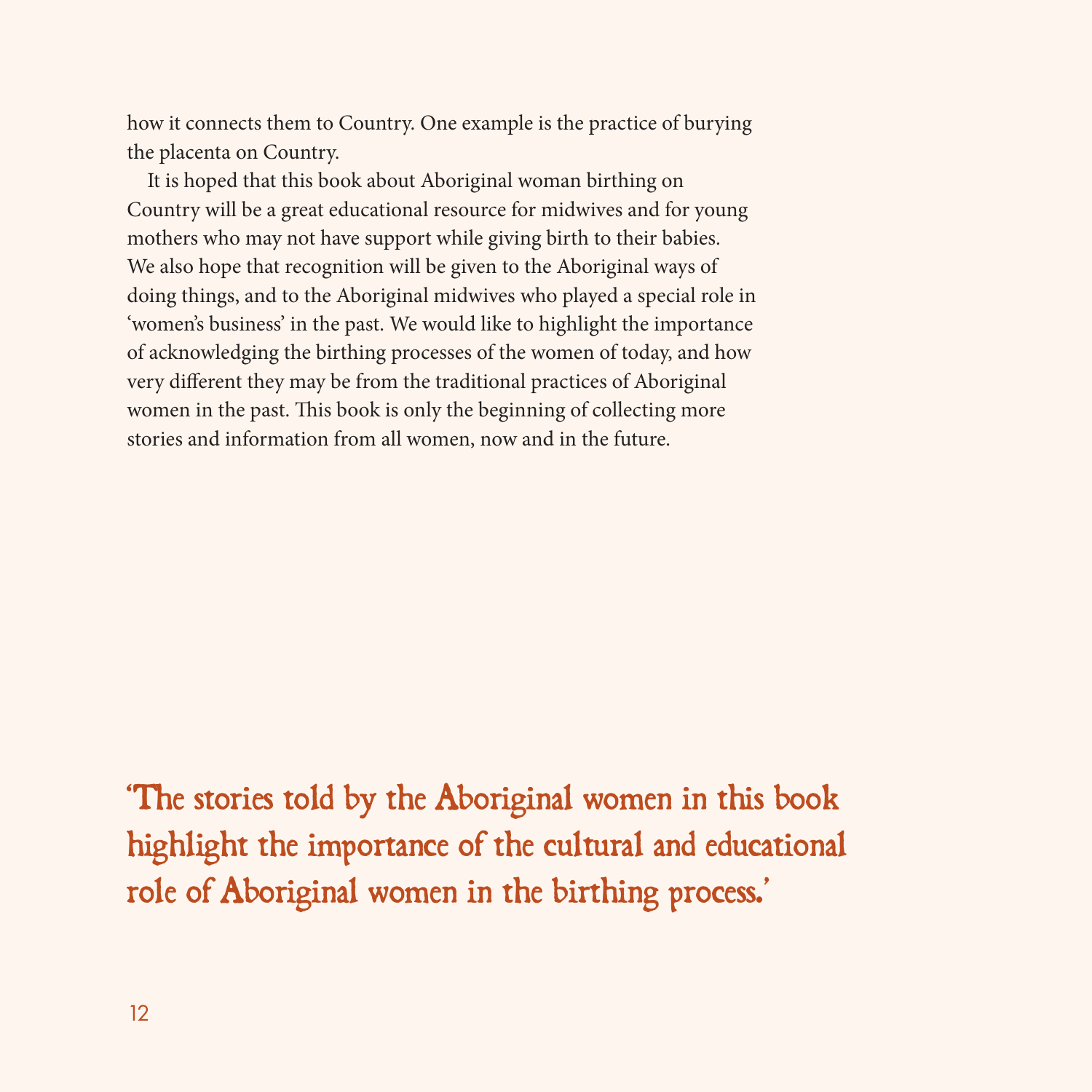

#### PROFESSOR RHONDA MARRIOTT

AM, PhD, RN, MIDWIFE

# Director, Ngangk Yira Research Centre for Aboriginal Health and Social Equity / Co-editor

The inception of this book came from Aunty Doreen Nelson, at the 'Because of her, we can!' 2018 NAIDOC Week celebration at Ngangk Yira. Aunty Doreen declared that the birth stories that had been shared by Elders and Senior women at the Birthing on Noongar Boodjar Symposium earlier that year needed to be preserved as a legacy for their families and as an educational tool for midwives.

As a midwife and a Kimberley girl whose grandmothers and aunts come from a long line of strong and proud Nyikina women, I am very honoured to co-edit this book with Aunty Doreen Nelson and Associate Professor Tracy Reibel, and humbled that the twelve authors have entrusted us at Ngangk Yira to host the 'gestation' of *Ngangk Waangening: Mothers' Stories*. These stories, which remain the copyright of each author, are powerful and real and provide a window of reflection into the life of each mother as she shares her moving, lived experience. We are honoured that each woman has shared this small part of her legacy of lived experience for you to read and to learn from.

During the Birthing on Noongar Boodjar research project, many of the midwives we interviewed<sup>1</sup> asked for something such as a brochure that would direct them to what they needed to know when supporting Aboriginal women and their families. This book provides all of that and more, as we 'hear' from these wise grandmothers who share deeply personal aspects of their life journeys.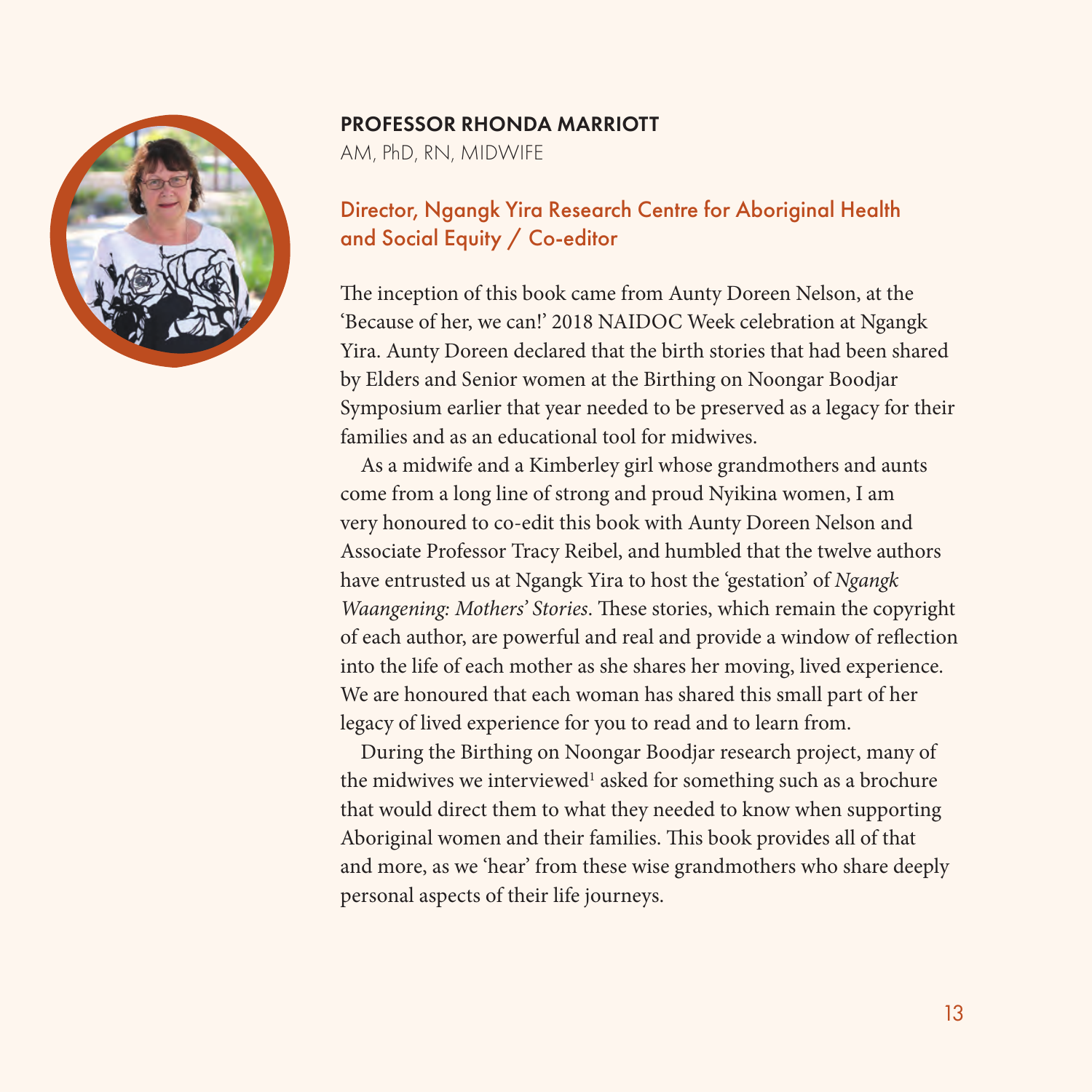My own birth, in 1950, was in the Derby Hospital, where my mother was treated well. Derby at that time was a small remote town where everyone knew one another, and families were close. Mum tells me that she felt supported throughout her labour by the midwives, the hospital Matron and the doctor. Her biological mother – my grandmother – however, never knew or met my mum or me because of the complicated Native Welfare Act enforced on Aboriginal women who birthed children to non-Aboriginal fathers in the 1920s, when my mother was born (1928). Tragically for Mum and for us, my mother was forcibly removed from her biological mother in her early years and forbidden to have anything to do with her. When I read the mothers' stories in this book, I am tragically reminded that my own mother's story also needs to be told before it is too late. This book is the beginning of Ngangk Yira's and my personal commitment to facilitating a critical legacy that we will continue to support for other Aboriginal women.

When we reviewed the collection of mothers' stories, five key groups of themes emerged: cultural birthing; family involvement in birthing; cultural birthing practices; exclusion, segregation and child removal; and hospital births and clinical care. These echo the themes that emerged from the Birthing on Noongar Boodjar research project.2

I am passionate about the importance the learning opportunities presented in *Ngangk Waangening* offer to midwives and midwifery students to assist them develop truly respectful, thoughtful, womancentred care for Aboriginal women and their families. I ask that midwives ask Aboriginal women and their families what they need and how you, as midwives, can best support them. My dream is also to see in my lifetime a maternity services system in which staff do not have to consciously think about how they can offer a culturally safe experience for Aboriginal women, because Aboriginal women and families

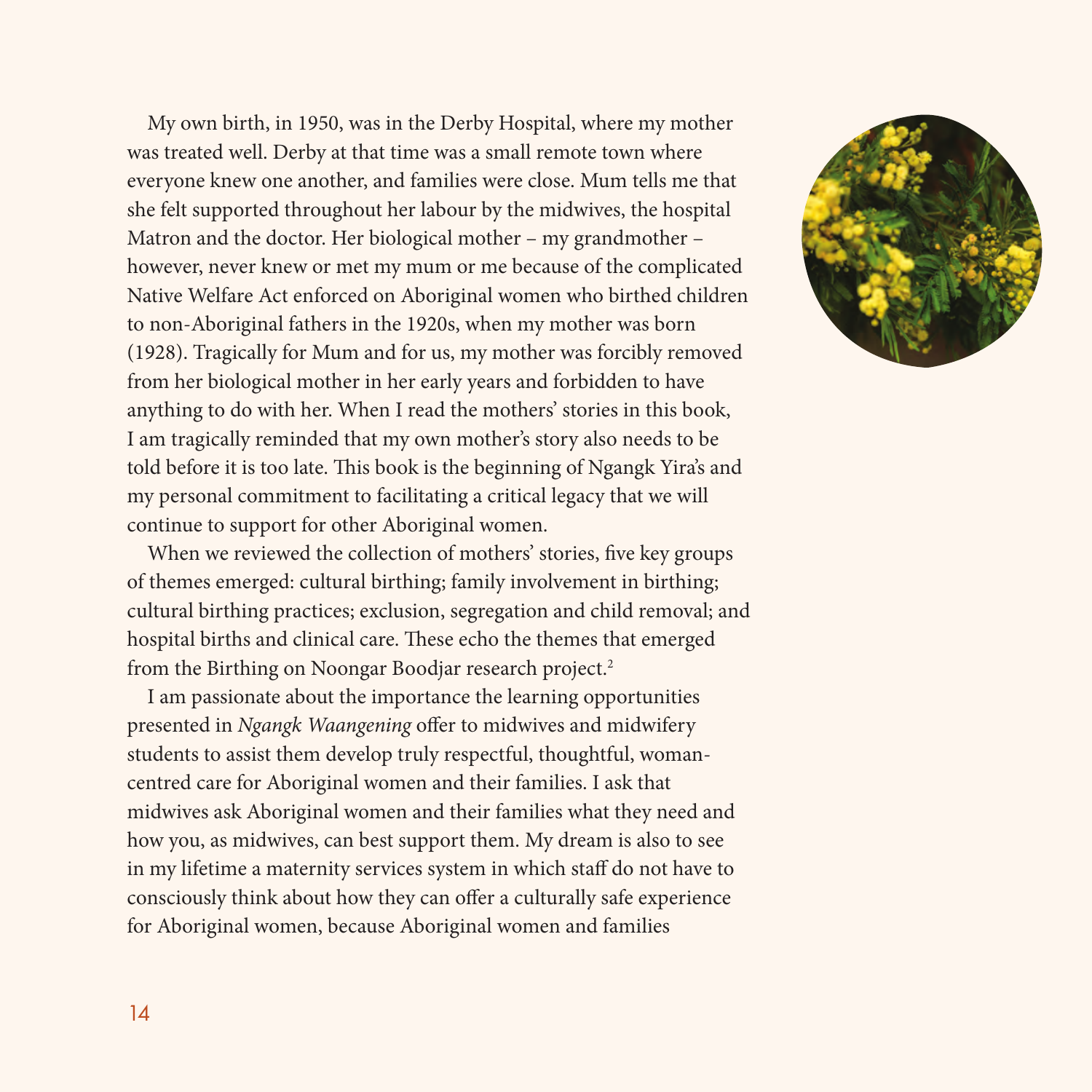# 'These stories are powerful and real and provide a window of reflection into the life of each mother as she shares her moving, lived experience.'

always feel culturally safe and respected, and their needs are provided for and valued. Aunty Doreen, Tracy and I believe that the learning opportunities embodied by Valerie Ah Chee's beautiful artwork *Kabarli Katitjin* ('Grandmother's Wisdom'), together with the twelve personal stories contained in this book, are sparks that, if enacted in practice, will fuel the necessary individual professional accountability for change.

No book ever comes into being without the support and passion of like-minded people, and we are privileged that Aunty Doreen Nelson, Associate Professor Tracy Reibel and Jade Maddox so passionately assisted in shepherding this book into the world: Tracy for her wonderful writing and visualisation skills; Jade for her culturally respectful relationships with the Elders; and Aunty Doreen for her wisdom, guidance and vision. Without Aunty Doreen's, Tracy's and Jade's insights and actions, this book's gestation would have been much slower! We are also privileged that Valerie Ah Chee agreed to create *Kabarli Katitjin* especially for *Ngangk Waangening: Mothers' Stories*. Valerie is a truly amazing artist, and her story of the painting provides a beautiful introduction to the inspirational mothers' stories contained within.

Each storyteller in this book shares with you incredible insights, and I now invite you to read these empowering stories of strength and resilience. If you are an Aboriginal woman, I hope that you are inspired to tell your story and to encourage your mothers, grandmothers, aunts, sisters, daughters and granddaughters to also share their stories with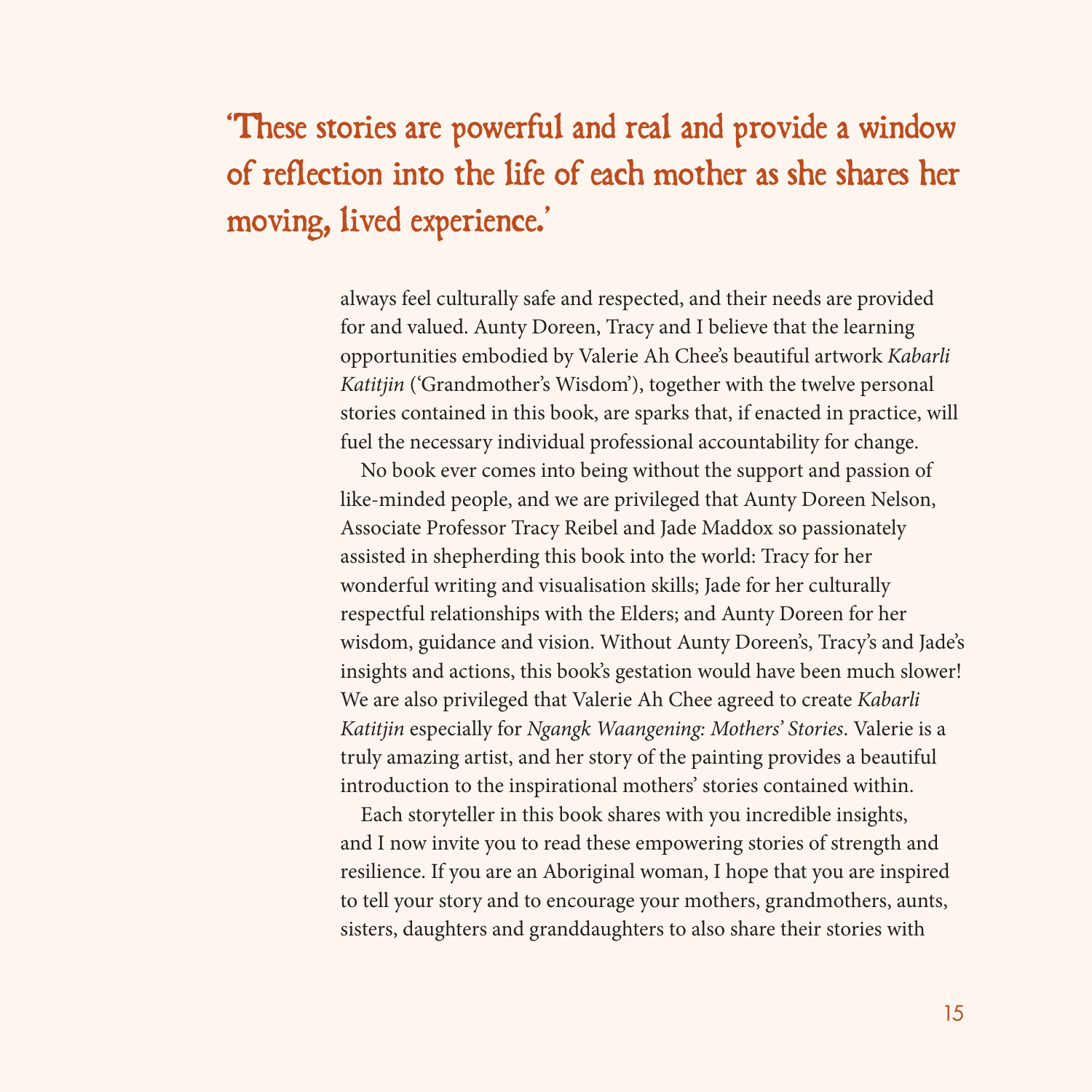their families, so that they do not become lost in time. Your stories are your legacies. This is true for all those mothers-to-be who are yet to 'collect the souls of their babies and return to this world together', as Valerie Ah Chee quotes from an anonymous author in her explanation of *Kabarli Katitjin*.

- 1 Marriott, R., Reibel, T., Barrett, T-L., Bowen, A., Bradshaw, S., Kendall, S., Kotz, J., Martin, T., Monterosso, L., and Robinson, M. (2020). 'Midwifery knowledge of equitable and culturally safe maternity care for Aboriginal women'. *Birth* 47(4). December. https://doi.org/10.1111/birt.12525
- 2 Marriott, R., Reibel, T., Coffin, J., Gliddon, J., Griffin, D., Robinson, M., Eades, AM., and Maddox, J. (2019). '"Our culture, how it is to be us" – Listening to Aboriginal women about on Country urban birthing'. *Women and Birth* 32(5): 391–403, October. https://doi.org/10.1016/j.wombi.2019.06.017





Elders Birth Story Poster Session, Birthing on Noongar Boodjar Symposium, 2018.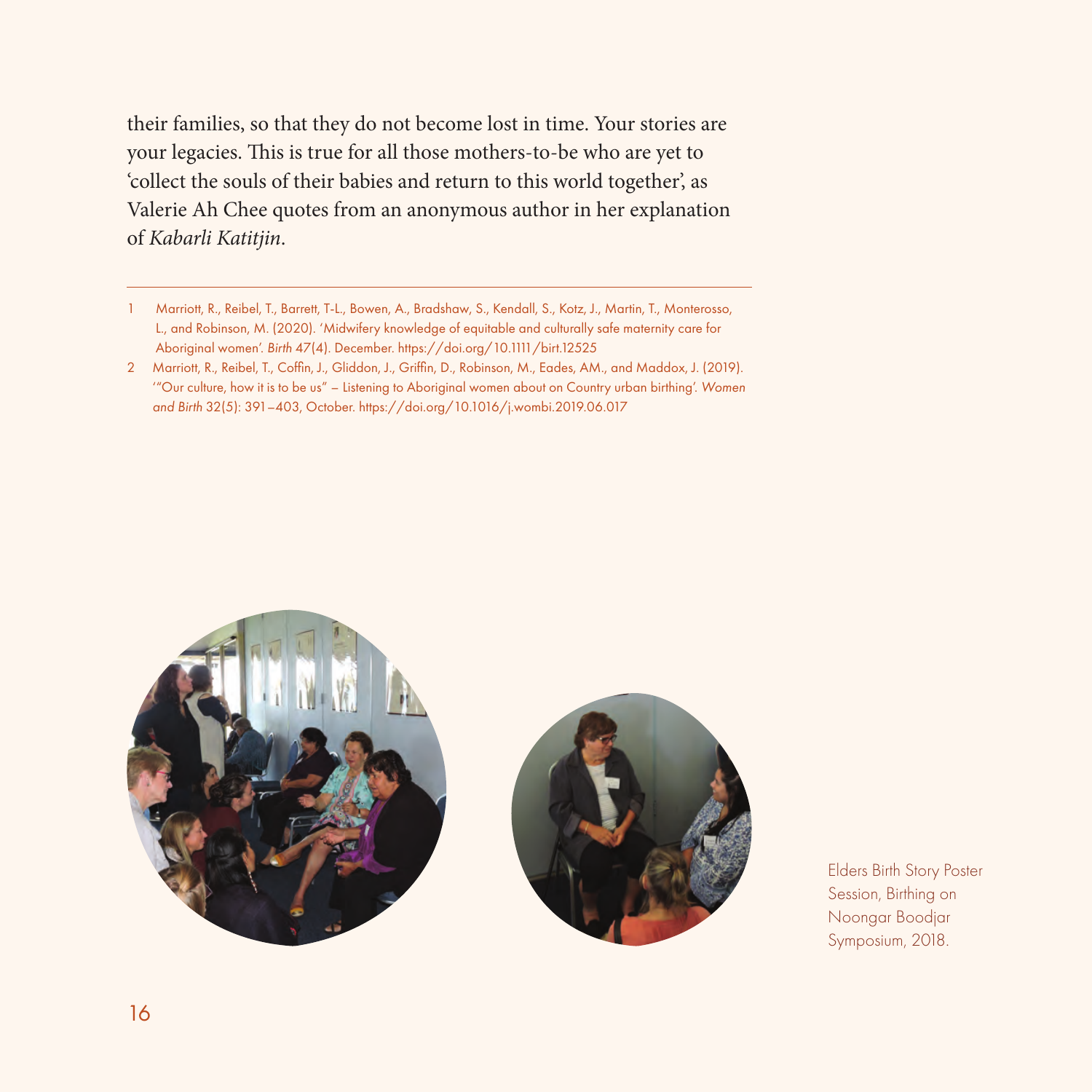

#### ASSOCIATE PROFESSOR TRACY REIBEL PhD, CF

### Principal Research Fellow, Ngangk Yira Research Centre for Aboriginal Health and Social Equity / Co-editor

Since 2018 I have had the privilege of walking alongside the Elder and Senior women who have contributed their stories to this book. The women's wisdom, knowledge, strength, humour and willingness to share their stories has revealed so much to me about their connection to their culture, to their families and to each other. Along the way they have invited me to join in yarns, and the knowledge I have gained is immeasurable. I feel honoured to have been able to work with the women and with Aunty Doreen to shape the content of this book, drawing in their voices to focus on and highlight the learning opportunities their stories present.

Bringing a child into the world is an experience that women never forget. How they were treated, whether kindly or not, remains with them throughout their lives. The women's stories gathered here are a testament to that. Their stories are a reminder for all those involved in the care of pregnant women of the need to reflect on how keenly women feel and remember their birthing experiences. It is crucial that midwives, doctors and others consider what they can do in their roles to facilitate the best possible birthing experiences for the women they encounter – especially Aboriginal women, who absolutely deserve, like all other women, to be treated with respect and kindness. When you walk with an Aboriginal woman during her pregnancy journey, ask questions sensitively and listen to her responses. What for you may be an everyday routine is a life-changing experience for the women you support and care for. A safe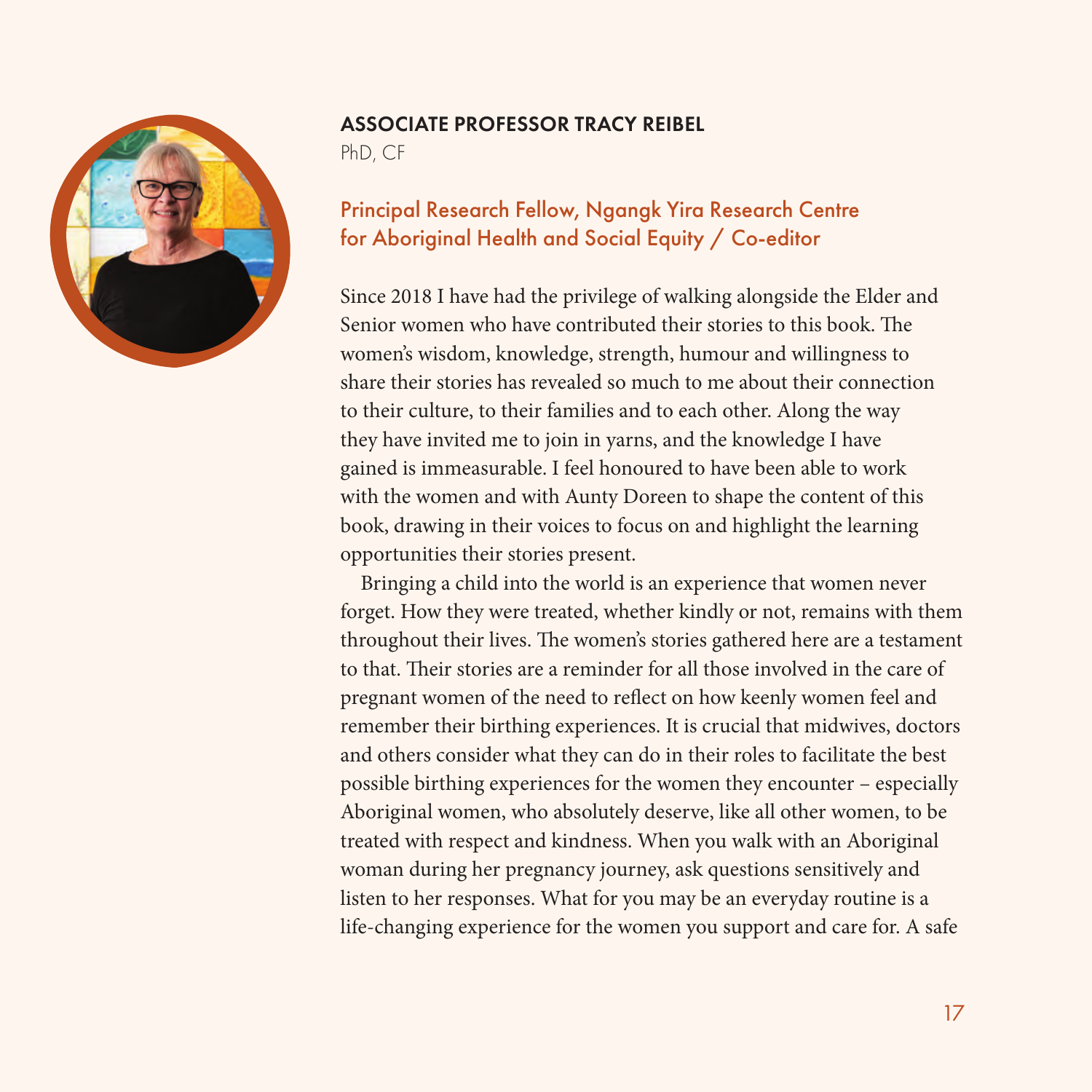birth is not one that is just clinically safe; it also needs to be culturally, spiritually and emotionally safe.

When the concept of this book was first put forward by Aunty Doreen, we knew how important it would be. With the support of the Western Australian Government Department of Health – in particular Wendy Casey, Director of the Aboriginal Health Policy Directorate, and Tracy Martin, then Acting Chief Nurse and Midwifery Officer with the Chief Nursing and Midwifery Office – the funds were provided to underwrite the publication. Both Wendy and Tracy regarded the publication of *Ngangk Waangening* as an important educational resource to be used across the health system and in university settings – bringing the lived experiences of these wise women to the attention of those responsible for providing care during the highly significant life event of child-bearing.

To have an idea is one thing; to have the means to carry an idea to fruition is another thing entirely. At Ngangk Yira we are immensely grateful for the ongoing support we receive from the Elders who generously collaborate with us in our research and advocacy endeavours; to Aboriginal communities across Western Australia for their willingness to be involved in our research efforts; and to the network of Aboriginal and non-Aboriginal colleagues who tangibly contribute to everything we do. No journey is walked alone, and the leadership that Professor Rhonda Marriott has brought to creating Ngangk Yira and promoting a highly collaborative research environment is something in which I am very honoured to play a part.

Finally, I pay tribute and respect to my friend and colleague Jade Maddox. You teach me every day, challenging my thinking and keeping everything we do firmly situated in Aboriginal culture, with knowledge and perspectives that demonstrate a finely tuned antenna clearly signalling how we should go about our business. You are a superb **mooditj yorga**.

Smoking ceremony, Birthing on Noongar Boodjar Symposium, 2018.